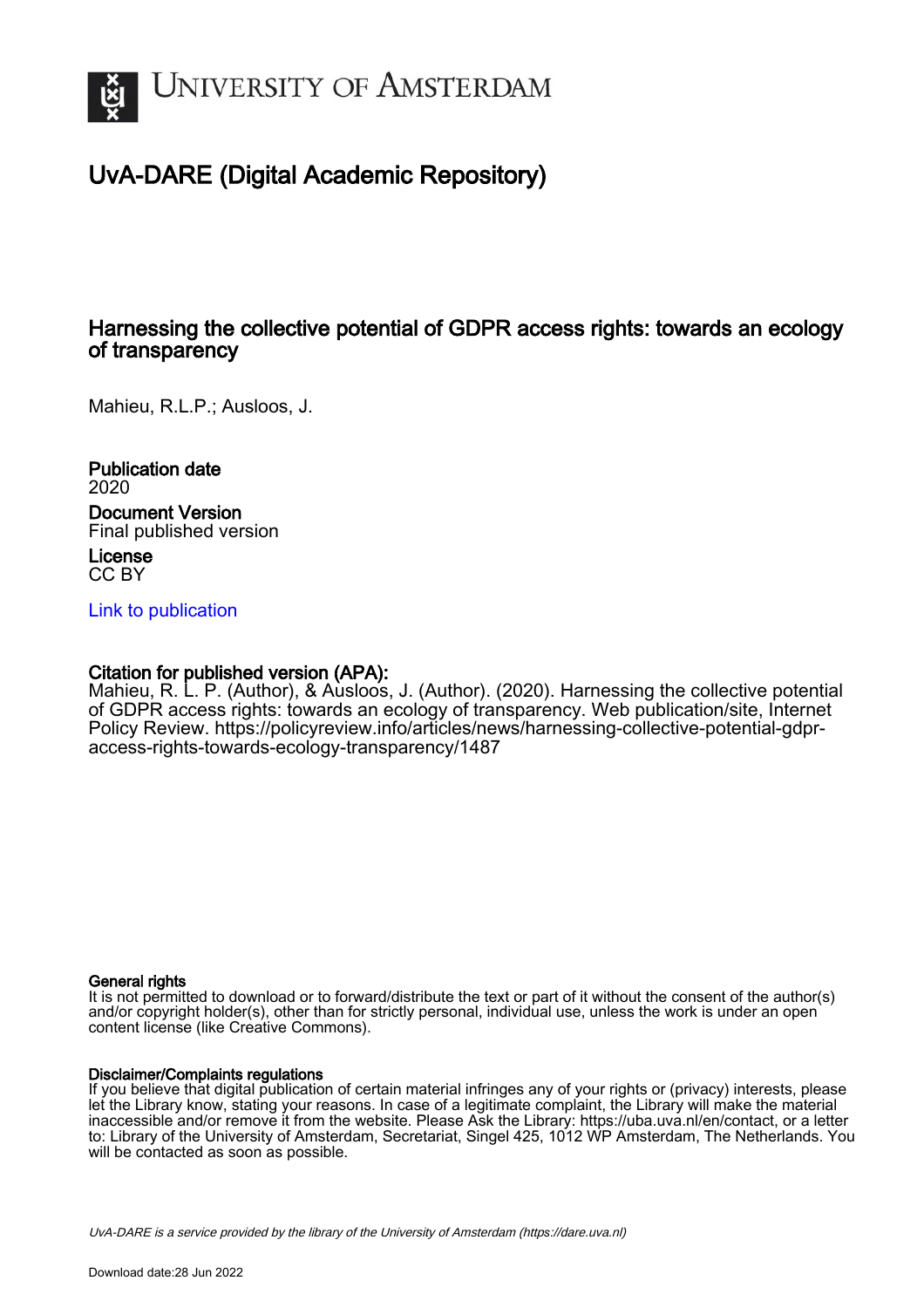**[OPEN ACCESS](https://policyreview.info/openaccess) [PUBLISH](https://policyreview.info/authors) [ARCHIVES](https://policyreview.info/archives/all) [ABOUT](https://policyreview.info/about)**

[Infrastructure & Standards](https://policyreview.info/categories/infrastructure-standards) [Innovation](https://policyreview.info/categories/business-trade) [Information & Data](https://policyreview.info/categories/access-content) [Intellectual Property Rights](https://policyreview.info/categories/copyright-ipr) [Privacy & Security](https://policyreview.info/categories/privacy-security) [Governance](https://policyreview.info/categories/procedures-governance)

# **Harnessing the collective potential of GDPR access rights: towards an ecology of transparency**

[René L. P. Mahieu](https://policyreview.info/users/rene-l-p-mahieu), *Delft University of Technology*, *Netherlands*, *[r.l.p.mahieu@tudelft.nl](mailto:r.l.p.mahieu@tudelft.nl)* [Jef Ausloos](https://policyreview.info/users/jef-ausloos), *Institute for Information law (IViR)*, *University of Amsterdam*, *Netherlands*

PUBLISHED ON: 06 Jul 2020

The GDPR's goal of empowering citizens can only be fully realised when the collective dimensions of data subject rights are acknowledged and supported through proper enforcement. The power of the collective use of data subjects' rights, however, is currently neither acknowledged nor properly enforced. This is the message we sent to the European Commission in response to its call for feedback for its two-year review of the GDPR. In [our](https://osf.io/preprints/lawarxiv/b5dwm) [submission](https://osf.io/preprints/lawarxiv/b5dwm) entitled *Recognising and Enabling the Collective Dimension of the GDPR and the Right of Access – A call to support the governance structure of checks and balances for informational power asymmetries*, we demonstrate the collective potential of GDPR access rights with a long list of real-life

Adjusts contrasts, text, and spacing in order to improve legibility for people with dyslexia.

#### FEEDBACK:

Is this feature helpful for you, or could the design be improved? If you have feedback [please send us a message.](mailto:editor@policyreview.info&subject=Feedback%20on%20dyslexia%20mode)

#### **CATEGORY**

[Privacy & Security](https://policyreview.info/categories/privacy-security)

**KEYWORDS**

**ACTORS**

**SCOPE**

**EVENT**

### **STAKEHOLDER**

*[Internet Policy Review](https://policyreview.info/)* is an open access and peer-reviewed journal on internet regulation.

Scholars, regulators, journalists, activists, and other stakeholders publish in the journal in a variety of formats

Published by

[Alexander von Humboldt Institute for Internet and](https://hiig.de/en) [SocietyLogo of the Alexander von Humboldt](https://hiig.de/en)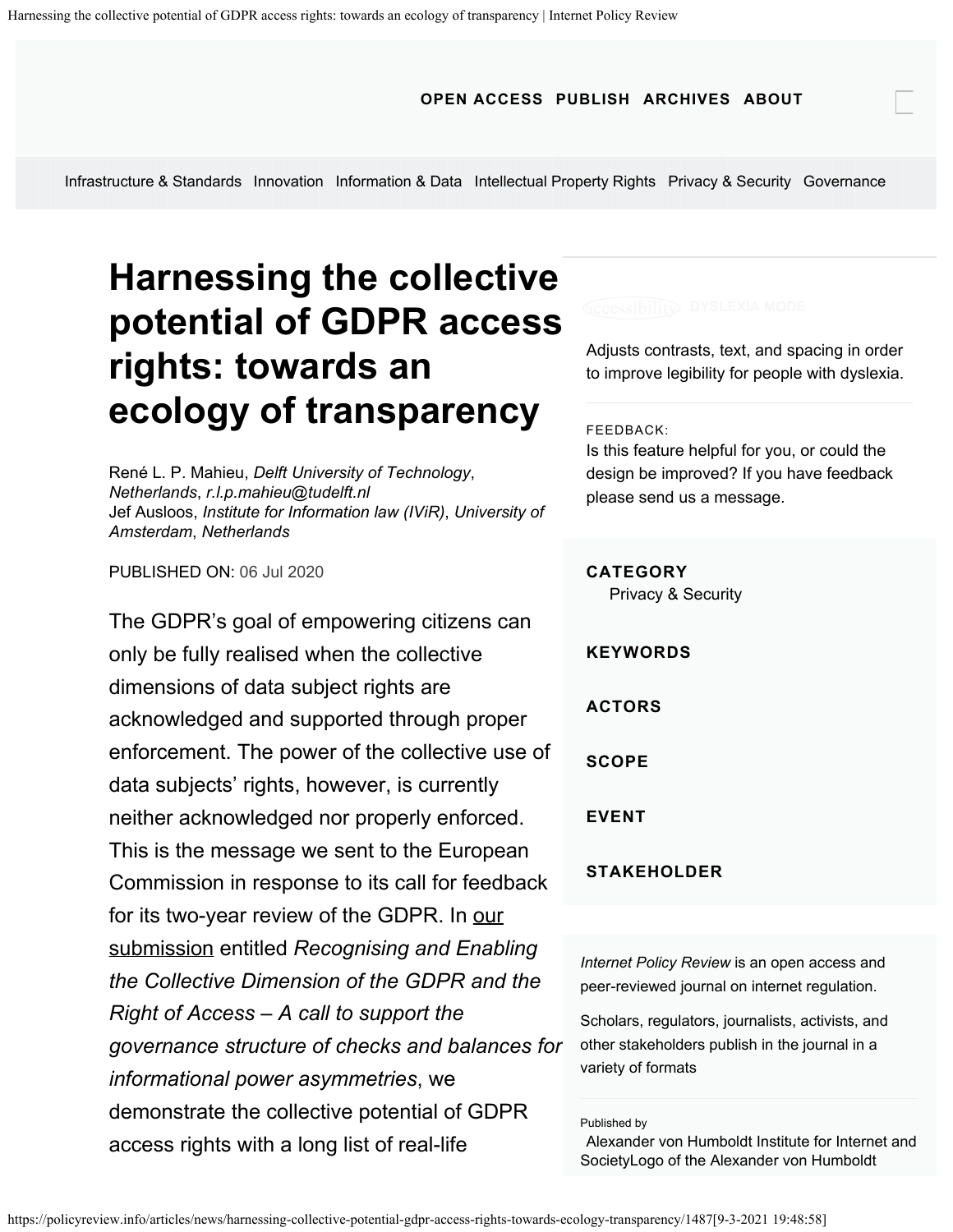## examples.

According to the [European Commission's](https://ec.europa.eu/info/sites/info/files/1_en_act_part1_v6_1.pdf) [recently published e](https://ec.europa.eu/info/sites/info/files/1_en_act_part1_v6_1.pdf)valuation, the GDPR is doing well in attaining this goal of empowering citizens. We do not agree with this conclusion. While we share some aspects of the positive evaluation, our research shows that the

[protection experts](https://iapp.org/resources/article/gdpr-at-two-expert-perspectives/), including regulators, academics, practitioners and NGOs are indicating that in a fair assessment of the success of the GDPR the glass is at best half full. Moreover, as shown by the surveys conducted for the Commission, the majority of European citizens already felt that they did not have control over the personal data they provide online before the introduction of the GDPR, and the proportion of citizens feeling that way has only grown since the introduction of the GDPR [see Eurobarometer 497a, Eurobarometer 431]. The whirlwind of cookie banners, "informed" consent forms and privacy policies which the GDPR triggered, have probably contributed to a sense of dis-empowerment, as these are very demanding on the individual and may have just made people more aware of their existing lack of control. We believe the discrepancy between the Commission's largely positive evaluation and the practical experience of many citizens can be explained by the Commission ignoring the two key elements we highlighted in [our submission.](https://osf.io/preprints/lawarxiv/b5dwm)

[Institute for Internet and Society gGmbH](https://hiig.de/en)

in cooperation with

[.st0{fill-rule:evenodd;clip-rule:evenodd}](https://www.create.ac.uk/) [.st0{fill:#000078}.st1{fill:#38ff8f}](https://www.uoc.edu/portal/en/in3/index.html)

[and additional partners](https://policyreview.info/partners)<sub>chevron\_right</sub>

### **CALL FOR CONTRIBUTIONS**

#### **Special section**

GLOSSARY OF DECENTRALISED TECHNOSOCIAL **SYSTEMS** 

empowerment provided by the GDPR is severely **CALL OPEN UNTIL**: 21 March 2021 limited. We cannot ignore the fact that most [data](https://iapp.org/resources/article/gdpr-at-two-expert-perspectives/) FULL CALL **[HERE](https://policyreview.info/node/1541)**

### **CONNECT**

 $|2|$ 

FOLLOW US [@POLICYR](https://twitter.com/PolicyR/)

[email](https://www.hiig.de/en/newsletter-registration/) SUBSCRIBE [NEWSLETTER](https://www.hiig.de/en/newsletter-registration/)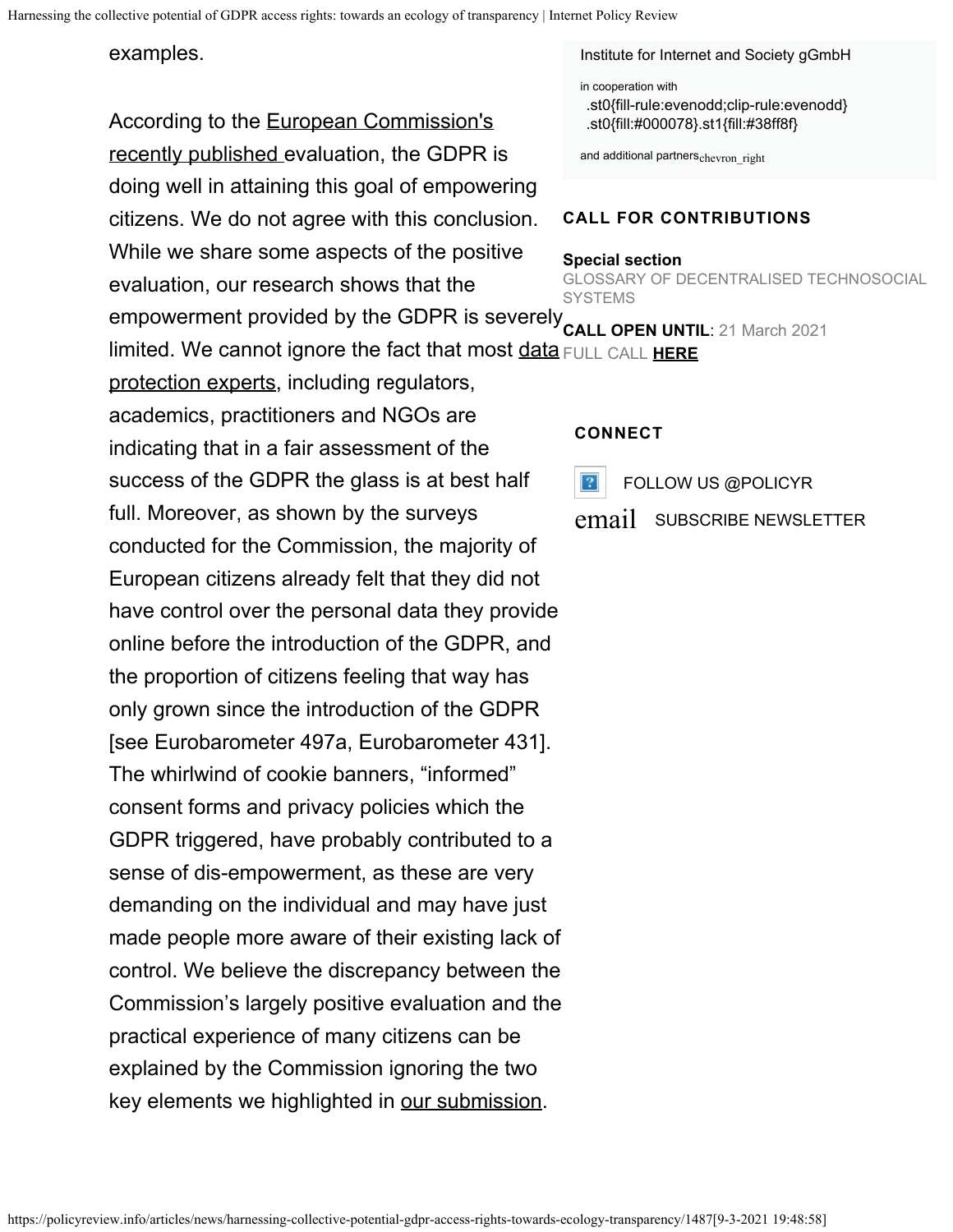# **LACK OF COLLECTIVE DIMENSION AND PROBLEMS OF ENFORCEMENT**

First, the Commission fails to acknowledge the collective dimension at the core of the governance system put in place by the GDPR. In the face of an ever-increasing digitalisation of our society, and the growing informational power asymmetries that accompany this shift, the potential for empowerment through *individual* rights is limited. This fact is recognised in the "architecture of empowerment" provided by the GDPR, which places individual citizens and their rights in a broader infrastructure, also empowering societal organisations as well as data protection authorities (DPAs). In order for data subject rights, and the right of access in particular, to live up to their potential for empowerment and social justice in a datafied society, we need to recognise and stimulate an 'ecology of transparency'.

Second, the Commission underestimates the existing problems in compliance and enforcement. While enforcement went up over the last years, most DPAs are structurally underresourced and many blatant infringements of the GDPR remain unenforced. Without proper enforcement there can be no citizens' empowerment. The "architecture of empowerment" will inevitably lack the backbone that is needed to enable the "ecology of transparency" to express its full potential.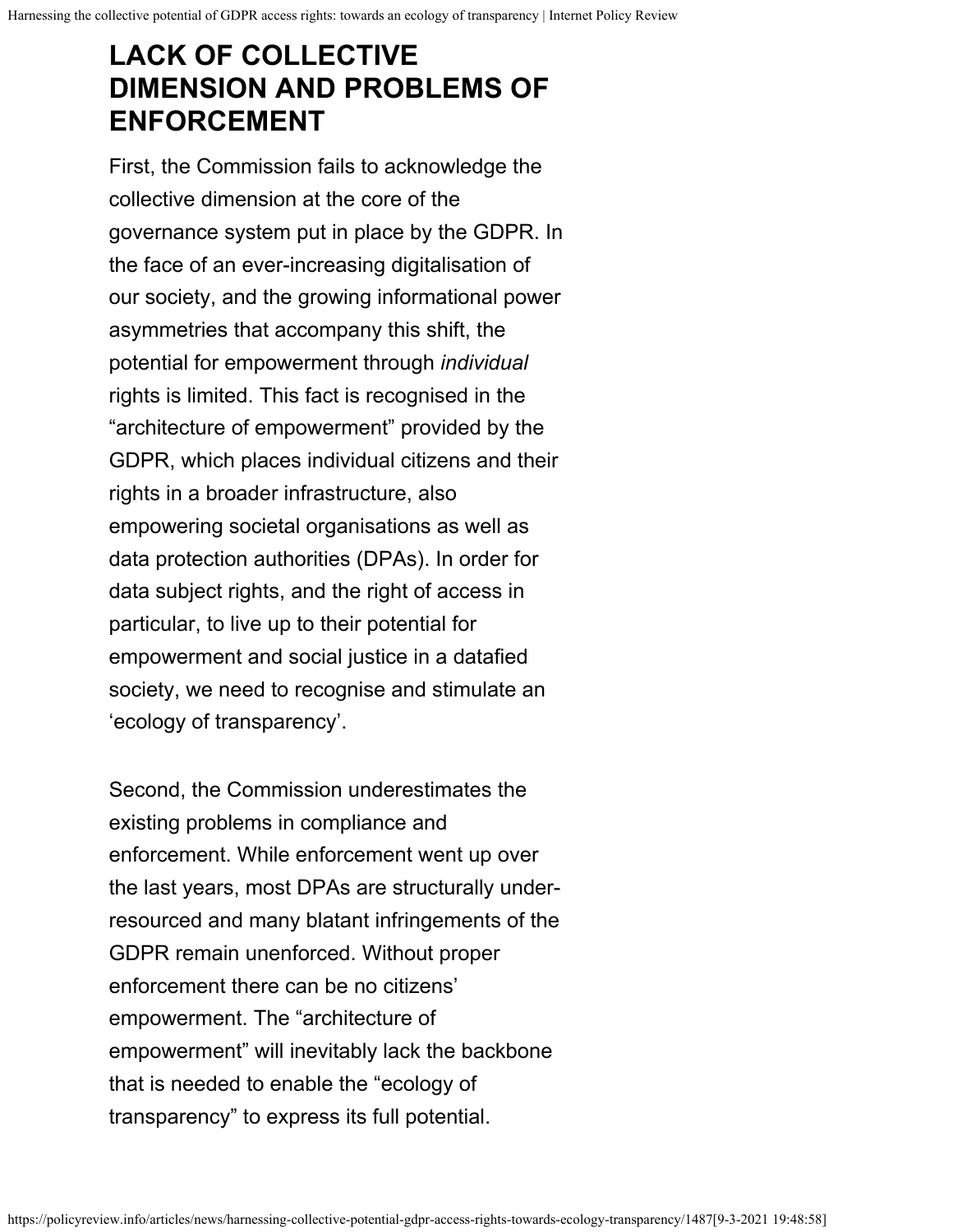# **THE ECOLOGY OF TRANSPARENCY**

In order to substantiate our call for more attention and effort to be put into enabling an ecology of transparency, we provided a broad overview of real-life cases where the right of access has been used collectively. The annex to our submission describes around 30 cases in which an engaged civil society (including NGOs, journalists and individuals) used the right of access to achieve collective goals. As such, we wish to highlight this collective dimension of access rights under GDPR, emphasising their potential for social justice and the actions that need to be taken for rendering them effective. The European Commission, along with the European Data Protection Board (EDPB) and national data protection authorities has a duty to create an enabling environment for collective access rights.

The ecology of transparency we envisage is constituted by the intra-institutional network of actors, laws, norms and practices in which the right of access is exercised. It is shaped by the interplay between the law, the regulators and the actual practices of civil society. Taking this broader view on the ecosystem of institutions and practices allows us to better identify the social conditions that need to be in place for the right of access to achieve its goal of enabling citizens to assess and contest systems that rely on the processing of personal data.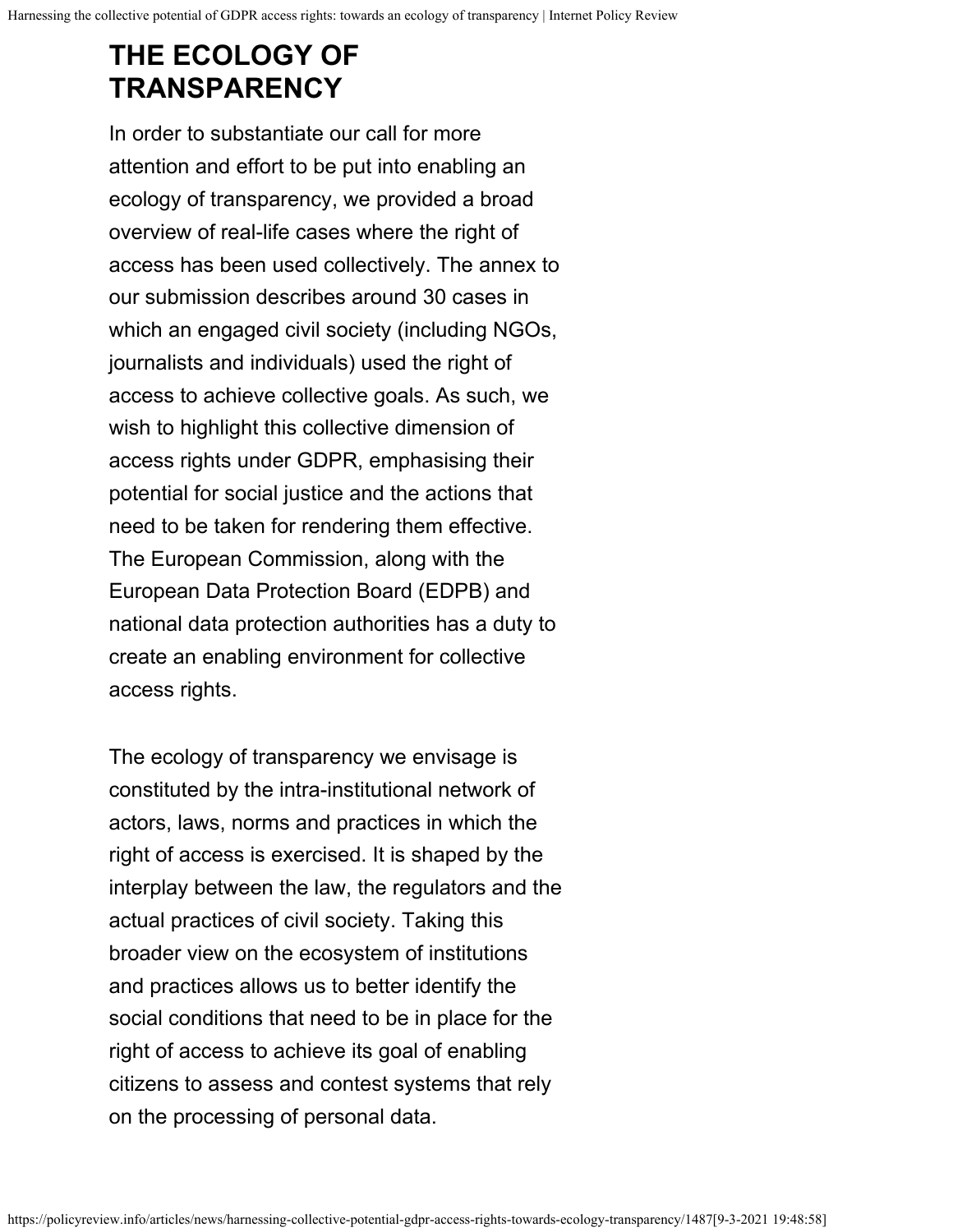This ability to scrutinise and challenge digital infrastructures or ecosystems has become even more urgent in the wake of the massive migration of work, education and social life to online services and platforms. GDPR transparency measures – and the right of access in particular – offer a vital legal tool for investigatory research into these digital infrastructures, identifying what data is collected, how and why it is processed, with whom it is shared, and how it is (supposed to) affect people.

Apart from the "usual suspects" such as Privacy International, NOYB and Bits of Freedom, we also observed other NGOs, collectives, journalists and motivated individuals capitalising on access rights in order to achieve goals reaching beyond mere curiosity and/or selfinterest. These range from climate activists fighting corporate surveillance, to students uncovering discriminatory admission criteria, content creators challenging YouTube's demonetisation and content recommendation practices, gig-economy workers pushing for better working conditions and a whole range of investigative journalism projects. These examples illustrate a crucial point: data subject rights are not only necessary tools to safeguard 'privacy' or 'data protection' rights, but are vital to the defence of all fundamental rights.

# **NO EMPOWERMENT WITHOUT ENFORCEMENT**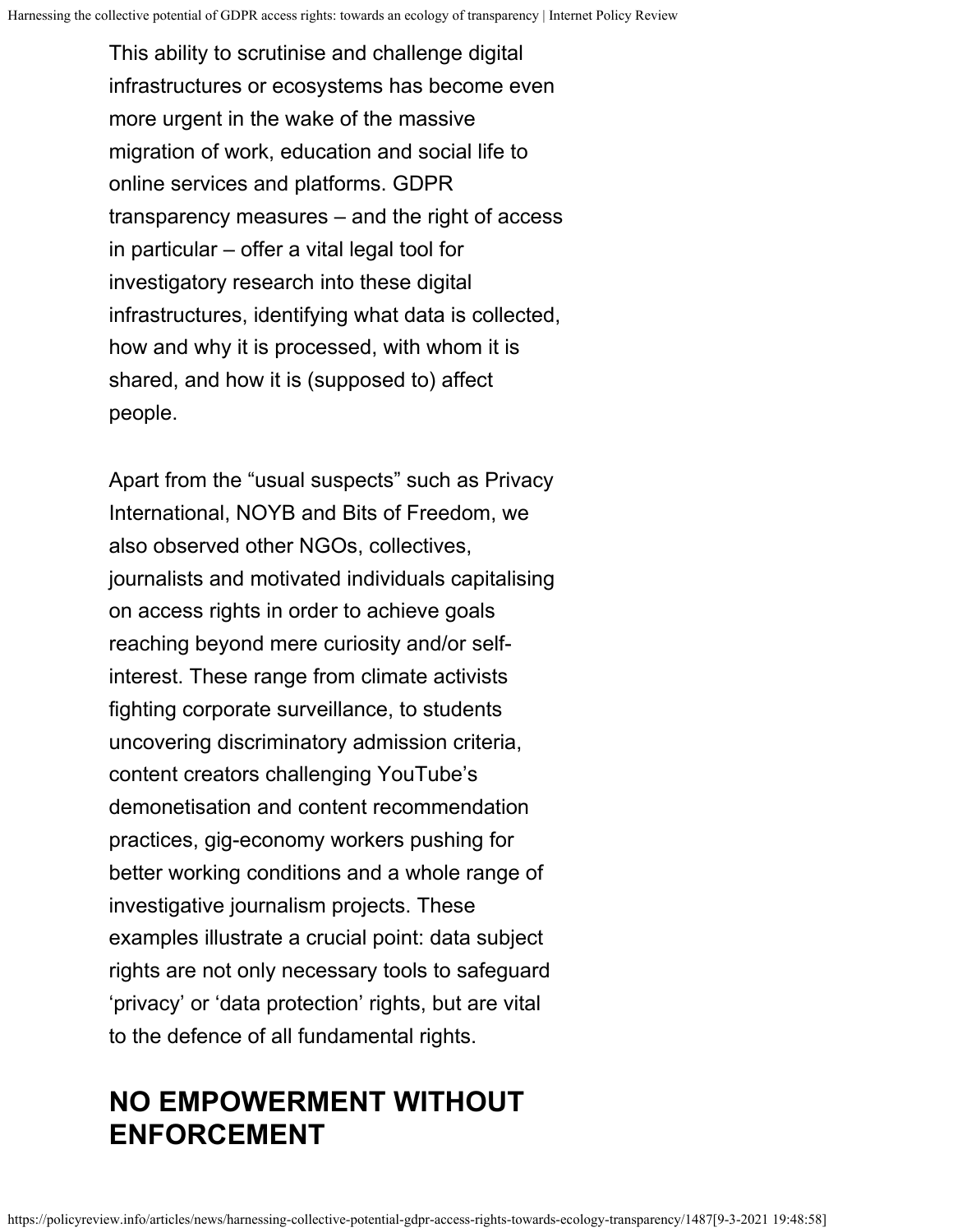While the real-life cases listed in [our submission](https://osf.io/preprints/lawarxiv/b5dwm) clearly demonstrate the importance and collective potential of access rights, we observe major failings that obstruct this ecology of transparency, and thereby thwart the emancipatory potential of the GDPR. Meaningful compliance with the right of access is still very low. Many data controllers only grant access to some of the information they are legally required to give, and/or raise many [legal and technical](https://osf.io/e2thg) [obstacles](https://policyreview.info/articles/analysis/collectively-exercising-right-access-individual-effort-societal-effect) [along](https://academic.oup.com/idpl/advance-article/doi/10.1093/idpl/ipy001/4922871) [the](https://www.law.kuleuven.be/citip/blog/paul-olivier-dehaye-and-the-raiders-of-the-lost-data/) way. This has resulted in numerous complaints filed with data protection authorities across the EU. For example, in the last year, almost 40% of the complaints received by the UK Information Commissioner's Office (ICO) concerned access requests, and almost 30% of the complaints received by the Dutch DPA were about data subject rights, with a substantial part relating to the right of access.

Considering this high number of complaints, as well as the seriousness of the alleged infringements, it is harrowing to see how weak enforcement has been in the last two years. The Commission holds the view that "DPAs have made balanced use of their strengthened corrective powers" (p. 5). We forcefully disagree with this position. In our submission to the Commission, we raised four enforcement issues in particular: (a) lack of consistent enforcement across EU member states; (b) apparent lowpriority of data rights cases; (c) *very* slow enforcement; and (d) over-tolerant enforcement. DPAs should take data subject (access) rights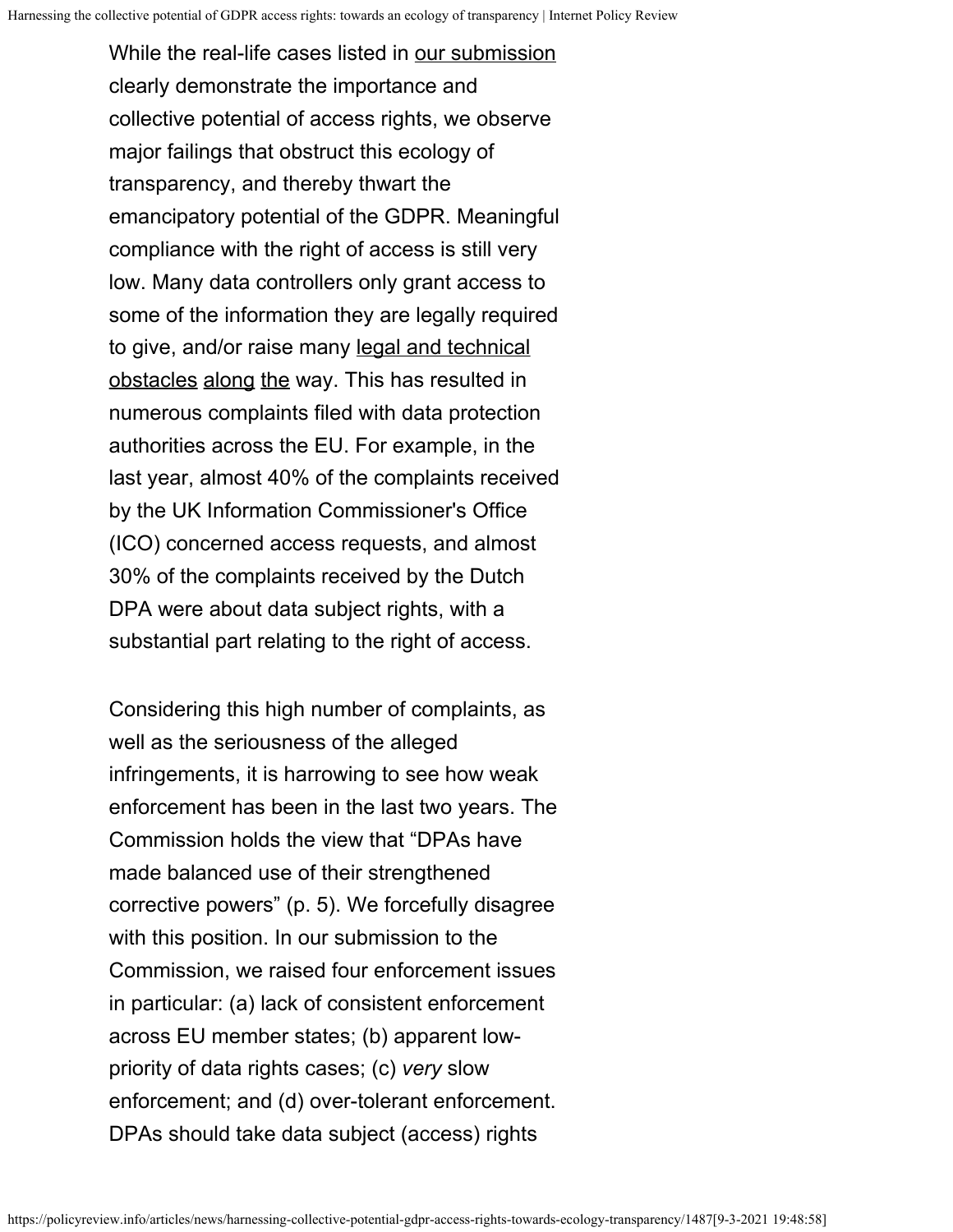much more seriously, as they are a crucial tool within the GDPR's architecture of empowerment. We observe that even where NGOs or academics have filed well-argued and documented complaints for often blatant cases of non-compliance, DPAs have only taken action occasionally, and if so, very mildly. This stands in sharp contrast to their pivotal role in the ecology of transparency, in which DPAs are explicitly tasked (and given extensive powers) to monitor and enforce the application of the GDPR. A significant increase in resources and know-how is crucial in resolving these issues. In light of this, we welcome the Commission's acknowledgment that many DPAs lack the required funding. Crucially, both the right of access and DPA's duty to verify compliance are explicitly mentioned in the Charter of fundamental rights and freedoms of the EU. As it stands now, there is a strong argument to be made that most member states fail to comply with Article 8(2)-(3) Charter.

The effectiveness of the 'ecology of transparency' depends on the effectiveness of its individual components, i.e. the network of actors, laws, norms and practices in which the right of access is being exercised – and their ability to mutually reinforce each other. Active citizens, digital rights organisations, the media, academia, but also regulators, data protection authorities and data protection officers interact with each other and function together as a network of checks and balances.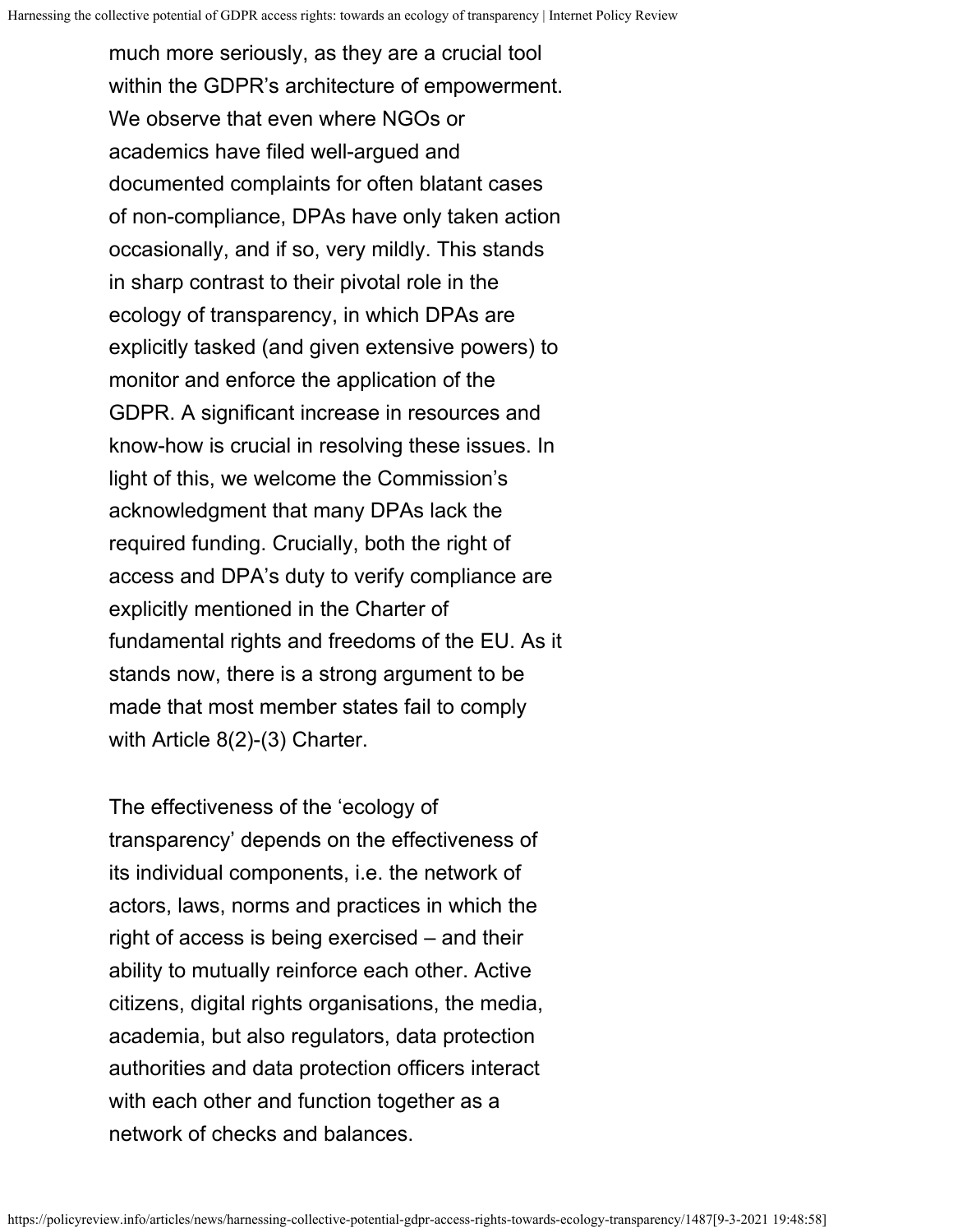# **SUPPORTING A THRIVING EUROPEAN CULTURE OF DATA PROTECTION**

The severe information and power asymmetries in modern society cannot be addressed effectively by data subjects acting alone. It is in recognition of this reality that the GDPR provides a broader architecture of empowerment. Yet the importance of the collective dimension underlying the GDPR has still not been properly recognised. This is problematic, because collective processes are vital when contesting situations where the current status quo is essentially at odds with fundamental rights. Especially in contexts characterised by strong information and power asymmetries. In [our](https://osf.io/preprints/lawarxiv/b5dwm) [submission,](https://osf.io/preprints/lawarxiv/b5dwm) we list numerous real-life cases that exemplify this, such as [Max Schrems contesting](https://noyb.eu/en/prep-background-tomorrows-ag-opinion-0) [data transfers](https://noyb.eu/en/prep-background-tomorrows-ag-opinion-0) to the US because their surveillance laws are in contradiction with European fundamental rights, or civil society scrutinising the ad personalisation sector. Without immediate action reinforcing the collective dimension of the GDPR, we risk further solidifying the current status quo where individuals - and society more broady - are at the mercy of those operating data infrastructures.

For these reasons, the competent institutions – i.e. the European Commission, EDPB, DPAs and European Data Protection Supervisor (EDPS) – should properly consider, value and strengthen the ecology of transparency when interpreting and applying the GDPR. Fully